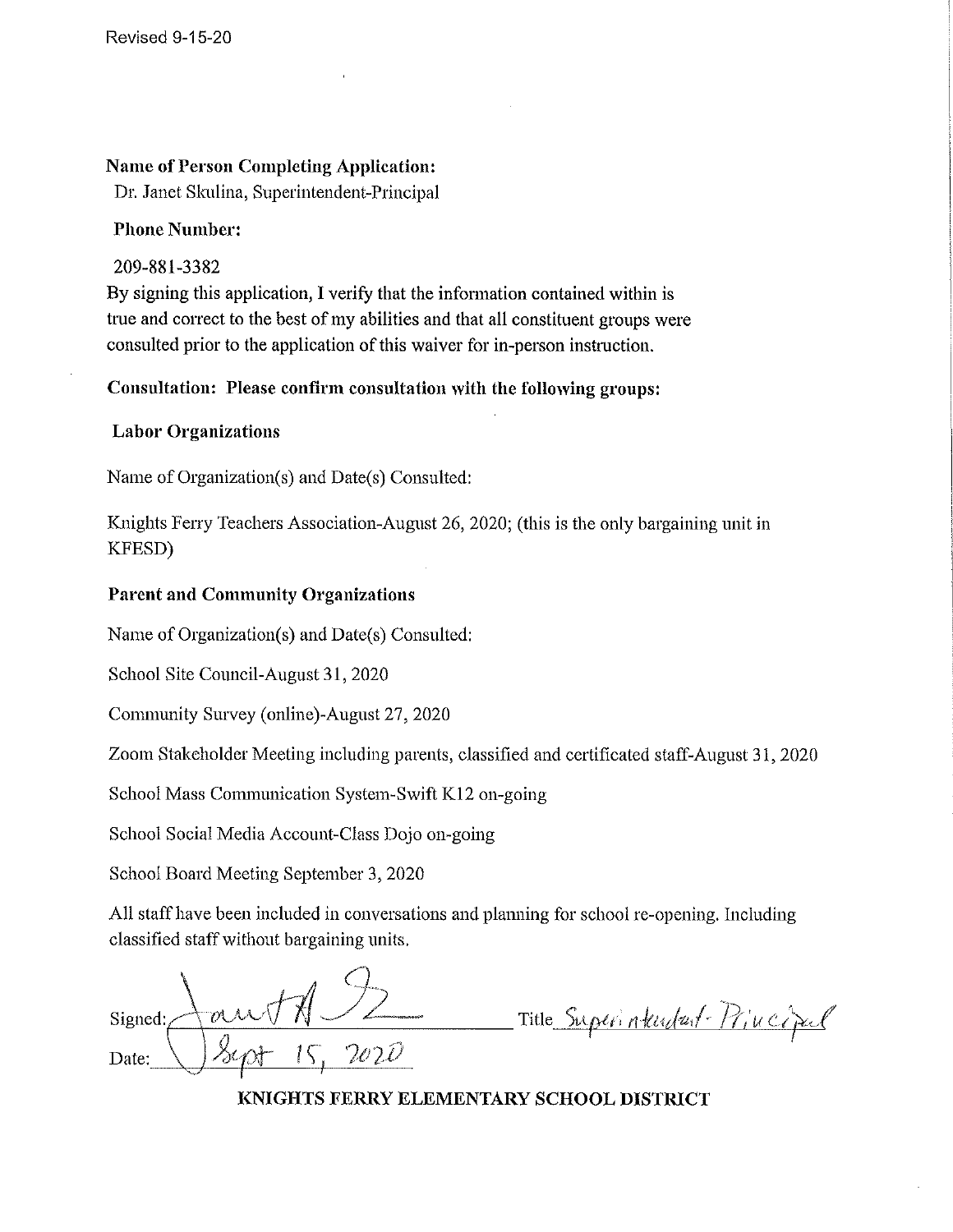**Revised 9-15-20** 

#### **Background Information**

The California Department of Public Health (CDPH) placed Stanislaus County on its monitoring list, currently color Purple or high rate of transmission of the COVID-19 virus. On July 17, 2020 Governor Gavin Newsom announced that if a county has been on the monitoring list within the prior 14 days, a school must conduct distance learning only, until the county has been off the monitoring list for at least 14 days or currently this may be 21 days. In counties on the monitoring list, CDPH guidance allows a district superintendent, private school principal/head of school, or executive director of a charter school (hereinafter superintendent) to apply for a waiver from the local health officer to open an elementary school for in-person instruction. This waiver is applicable only for grades TK-6, even if the grade configuration at the school includes additional grades.

Knights Ferry School opened with total distance learning on August 12, 2020.

Name of Applicant (Local Educational Agency or Equivalent):

Knights Ferry Elementary School District

Traditional Public School

Number of schools: 1 **Enrollment: 142 students** 

**Superintendent Name:** 

Dr. Janet A. Skulina

**Grades/Number of Students Proposed** to Reopen: TK/K-13; 1st-17; 2nd-23; 3rd-21; 4th-17; 5th-21; 6th-13

Total of 125 students for re-opening

Date of Proposed Reopening: No sooner than September 28, 2020 or as soon thereafter as applicable via Stanislaus County Department of Public Health COVID-19 case rates and public health determinations.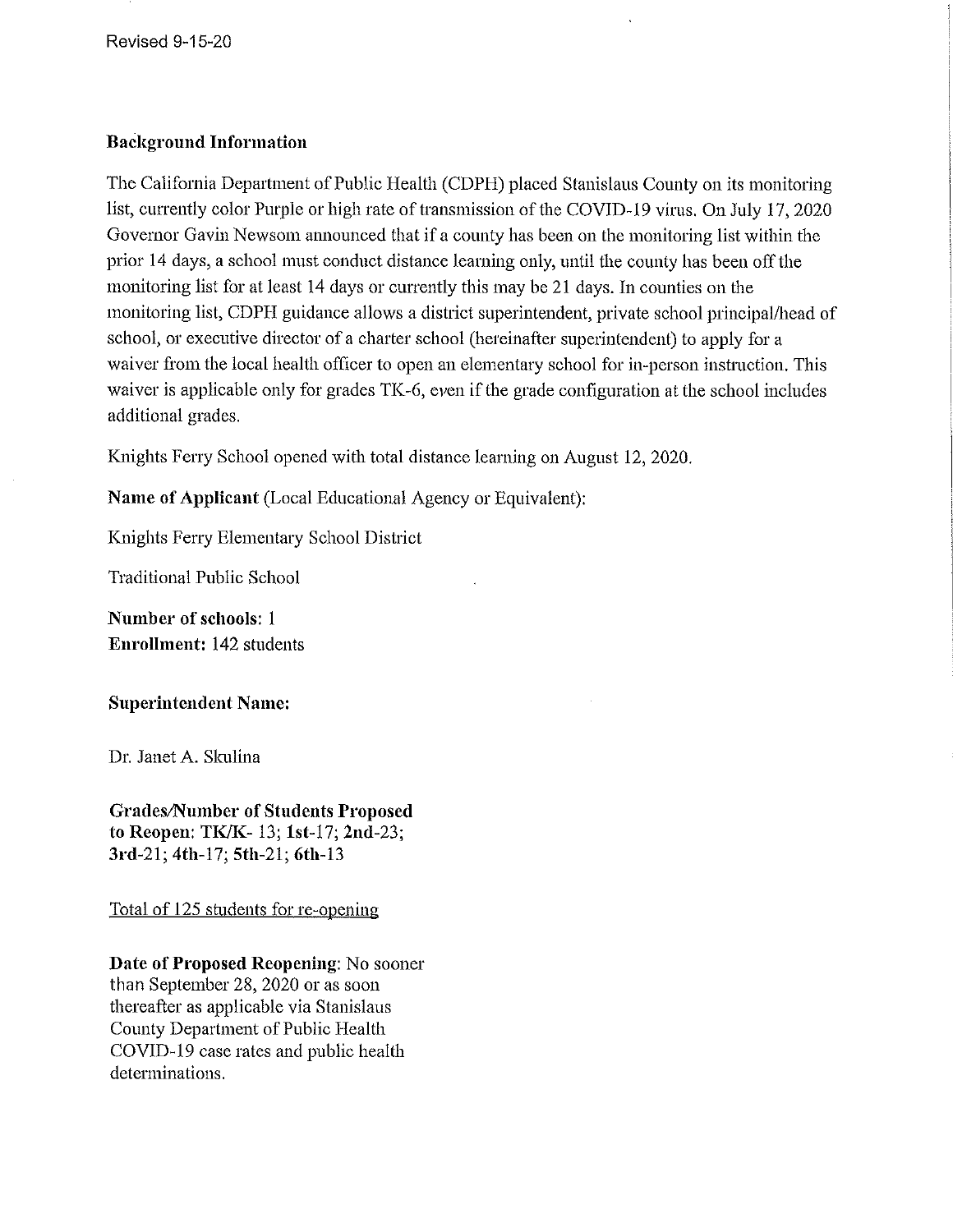# **KNIGHTS FERRY ELEMENTARY SCHOOL DISTRICT RE-OPENING PLAN AUGUST 31, 2020**

### **Elementary School Reopening Plans**

Please confirm that elementary school reopening plan(s) addressing the following, consistent with guidance from the California Department of Public Health and the local health department, have been published on the website of the local educational agency (or equivalent):

**Cleaning and Disinfection**: *How shared surfaces will be regularly cleaned and disinfected and how use of shared items will be minimized.*

- Desks will be spaced to allow the maximum space available between students and staff.
- All desks will face the same direction.
- Restrooms will be wiped down twice daily, and thoroughly cleaned at the end of each day.
- Hand sanitizer will be available in all instructional areas.
- Staff will be provided with sanitation kits that include cleaning and disinfecting supplies (i.e. gloves, disinfecting solution, wipes and paper towels as well as non-disinfecting cleaning wipes).
- Student device keyboards, screens, and mice will be wiped clean by each student at the end of their use on each school day. K-6 classrooms will have devices assigned to each specific student for the entire school day. Devices will not be shared.
- Students will not share basic school supplies.
- Tissues, sinks, soap and hand sanitizer will be available within each classroom. Any student displaying signs of sickness will be immediately referred to the office: office staff will retrieve any student and remove them to the designated area (The Cave).
- Filtration systems in all heat-pumps will be upgraded to a MERV 13 rating...
- Classrooms will be cleaned daily: all desks and shared surfaces, high traffic surfaces will be sanitized nightly.
- Drinking fountains have been turned off and marked with "do not use" signage.

**Cohorting**: *How students will be kept in small, stable, groups with fixed membership that stay together for all activities (e.g, instruction, lunch, recess) and minimize/avoid contact with other groups or individuals who are not part of the cohort.*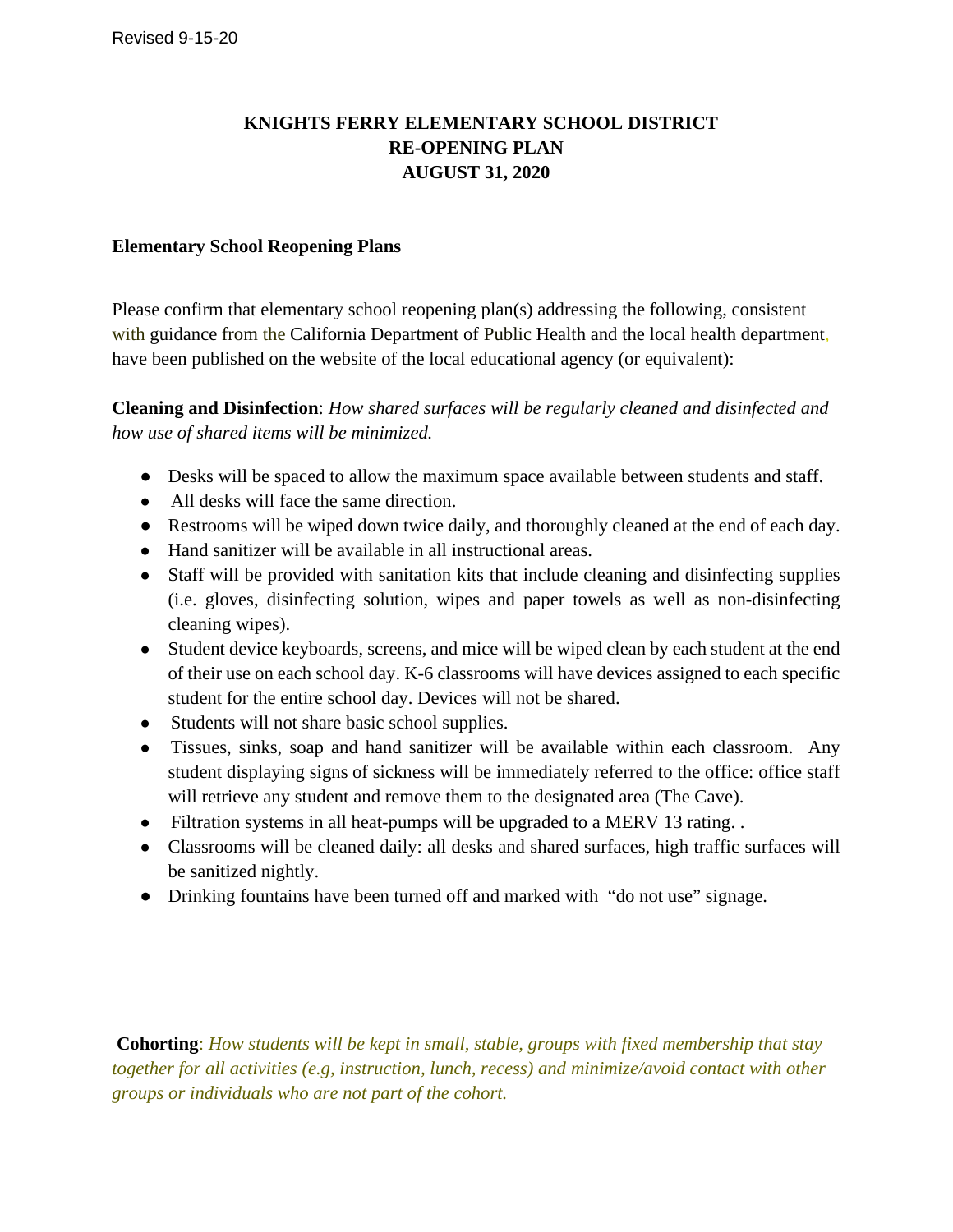Students will attend with their grade level cohorts, split into two groups and attending on alternate days and / or times, in order to maintain the CDPH guidelines of 6' of distance between each student, and between the teachers and students. Students will stay with their small group at all times including recess and lunch.

Cohort group size will range from an expected size of seven to a largest size of 12 in our kindergarten class.

A rotational schedule has been created for grade level cohorts: Some students will eat in their classrooms, and some will eat outside on the patio area, and some will eat in the cafeteria depending on the day. Specific play areas have also been designated for each cohort on a rotational schedule so that no one group always eats in the cafeteria or no one group always eats in the cafeteria.

Cohort groups will be determined by grade and days of attendance-either Monday and Wednesday or Tuesdays and Thursdays.

**Entrance, Egress, and Movement within the School**: *How movement of students,staff and parents will be managed to avoid close contact and/or mixing of cohorts.*

Knights Ferry School has no interior hallways. Students will enter and exit the school from the same spot, due to traffic mitigation issues. One way foot traffic throughout the campus is not a viable option. Students will be dropped off and allowed onto the campus one student per time and temperature checks will take place on the school site before students are allowed to proceed to campus.

Student cohort groups will not move throughout the campus without teacher supervision:

Escort to break / recess

Escort to lunch for those students eating on campus

Individual student release for student dismissal

At the end of the day, students will be released individually from their classroom directly to their parent/family member or to walk individually home. Most students are dropped off by vehicle transport. Staff monitoring traffic pick-up will alert teachers with two way radios to send individual students to waiting cars. Students who walk home will be released individually as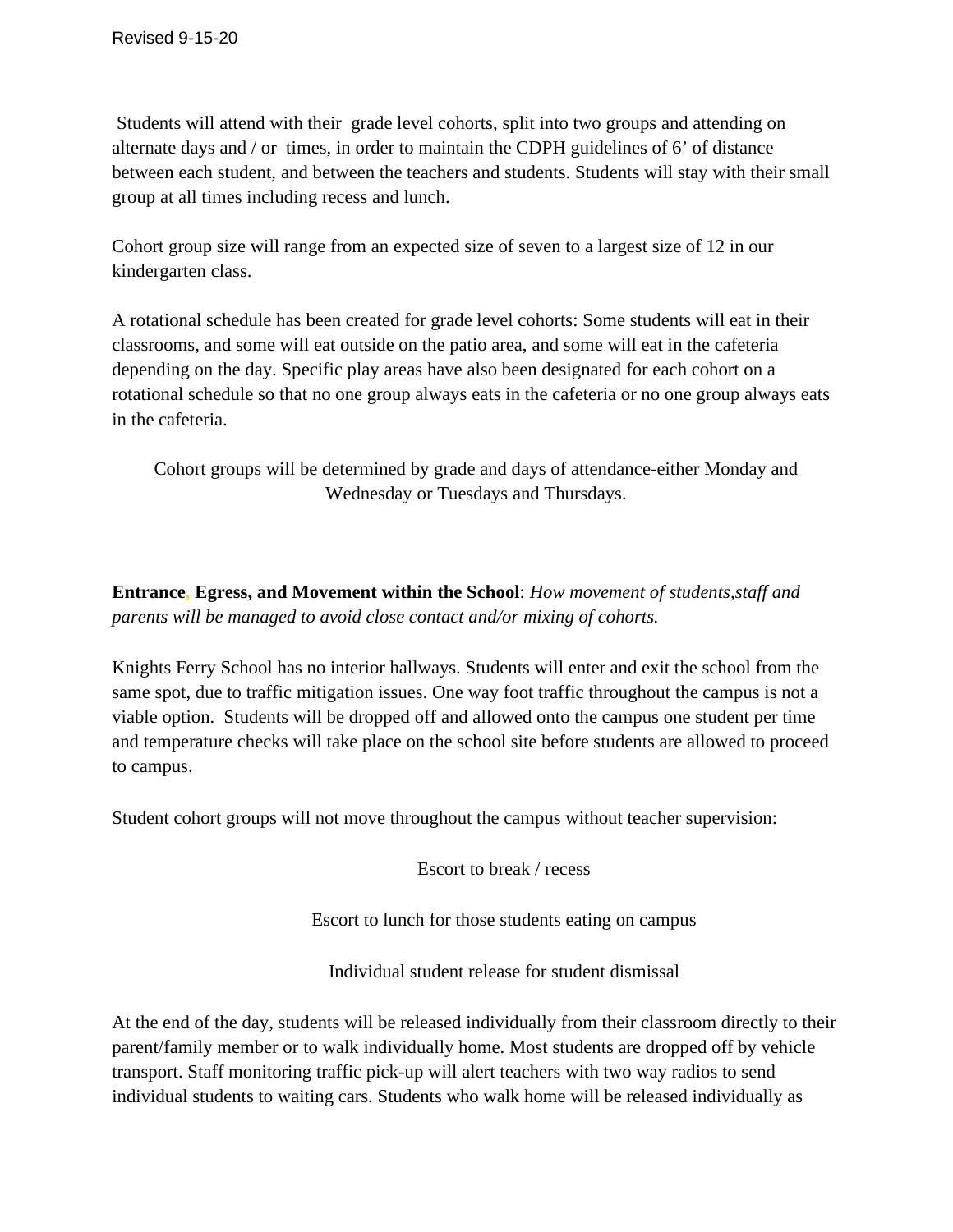well.

Multiple lunch schedules will allow students to eat in smaller cohort specific groups. Some students will eat in class, some will eat outside, and others will eat in the cafeteria. Recess schedules are also rotating and students must stay in their cohort groups in the assigned area on the playground.

### **See Appendix A**

**Face Co***v***erings and Other Essential Protective Gea**r: *How CDPH's face covering requirements will be satisfied and enforced.*

Disposable face masks will be made available at all times for staff and students who do not have their own. Face shields may be used for pedagogical or developmental reasons or if there is a medical exemption from a physician. Additionally, cloth/paper masks will also be made available for staff that must work in close proximity to students, such as during assessments. Gloves are also available for staff to utilize at any time. Plexiglass shields will be put in place on the office desks, and available for staff for individual and close proximity assessments.

Masks or face coverings will be required for all students in grades 3 through 6. Following CDPH guidelines, masks or face coverings are strongly encouraged for children ages 2 years old through 2nd grade.

All staff are required to wear masks, face coverings or face shields except when in their classrooms without students.

Students with medical exemptions or specific medical or disability based reasons for not wearing masks will be seated in the classroom as close to windows or doors as possible.

Positive Behavior Interventions and supports will be used to encourage and enforce the wearing of masks and face coverings.

**Health Screenings for Students and Staf**f: *How students and staff will be screened for symptoms of COVID-19 and how ill students or staff will be separated from others and sent home immediately.* 

Health screenings will be conducted daily for all staff and students: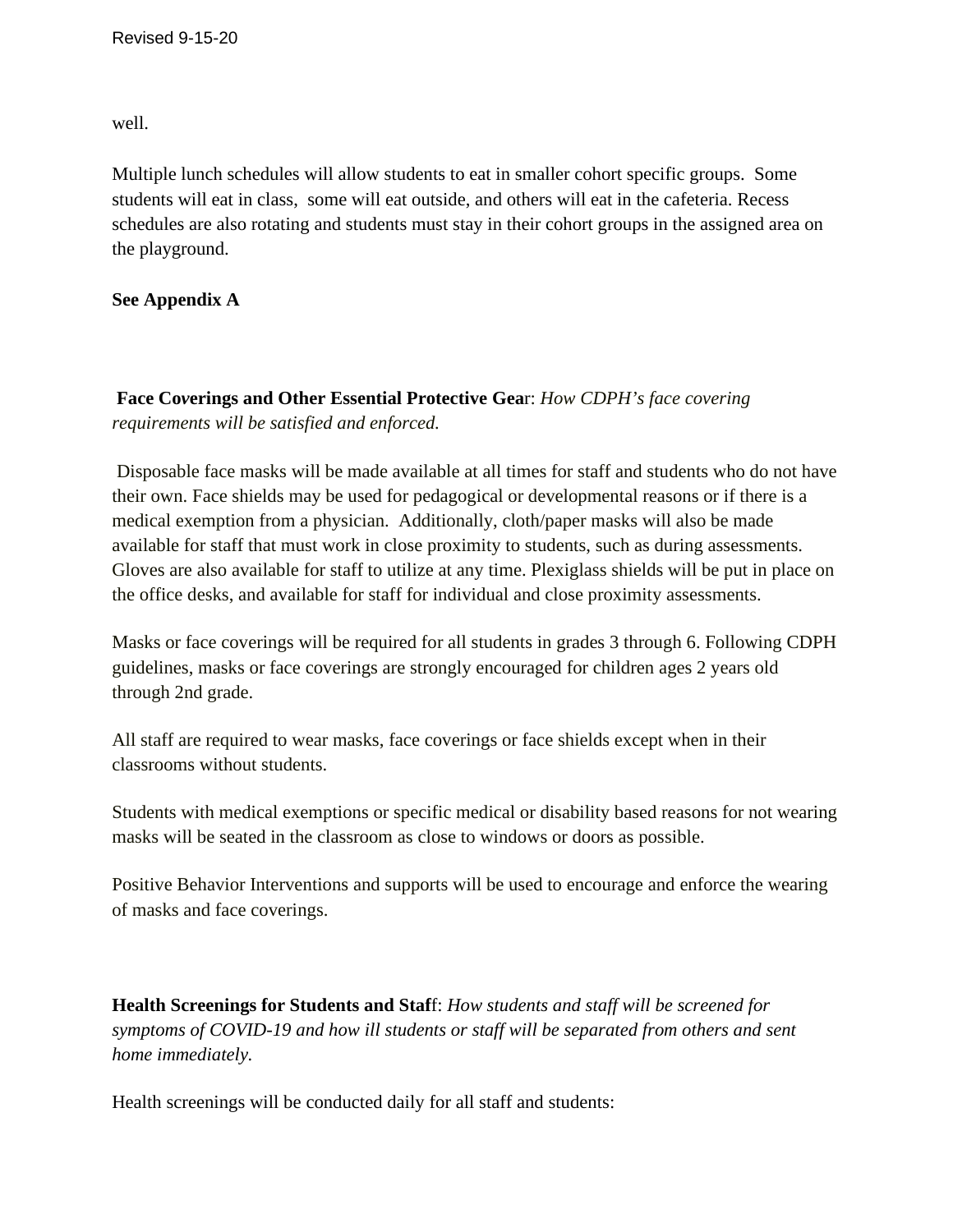- Daily before school temperature checks
	- Staff at home
	- Students at school
- Daily temperature checks upon arrival at school
	- All staff will take their temperature again before starting instruction
	- Staff will take temperature of all students before allowing students into classroom (see Appendix A)
	- Infra-red touchless thermometers are available in every classroom; the cafeteria and the office
- Daily self-monitoring and documentation acknowledging a of lack of the following symptoms by staff
	- New coughing
	- Runny nose
	- Fever (100.4 or greater)
	- Stomach upset
	- Diarrhea
	- New loss of smell
	- New loss of taste
	- Recent exposure to anyone with the COVID-19 virus
	- Travel to another country
	- Visits to a skilled nursing facility or nursing home.
- Students will also be monitored for upper respiratory symptoms, fever and the above symptoms on a daily basis. Parents will be asked to exclude their children BEFORE school each day if their child presents any of the above symptoms
	- Student drop-off procedures that include a brief visual health screening for the above symptoms as well as a temperature check will take place daily (see Appendix A)

Students exhibiting symptoms will be promptly isolated from their classroom, with a mask, and will wait for their parents / guardians to retrieve them immediately from school. The isolation area is away from other students and staff and will be monitored. The room will be closed as practicable and disinfected after each use.

**Healthy Hygiene Practices**: *The availability of handwashing stations and hand sanitizer, and how their use will be promoted and incorporated into routines.*

Every classroom has a sink with soap dispenser. Sinks and soap dispensers are also available in each bathroom and in the cafeteria. Additional hand sanitizing dispensers were placed in each bathroom and the cafeteria. Portable hand sanitizers / dispensers will be available in the classroom and in the office. Each classroom has multiple, age appropriate hand sanitizer bottles for student and staff use, those meeting CDPH guidelines for use in school. Hand sanitizers 60%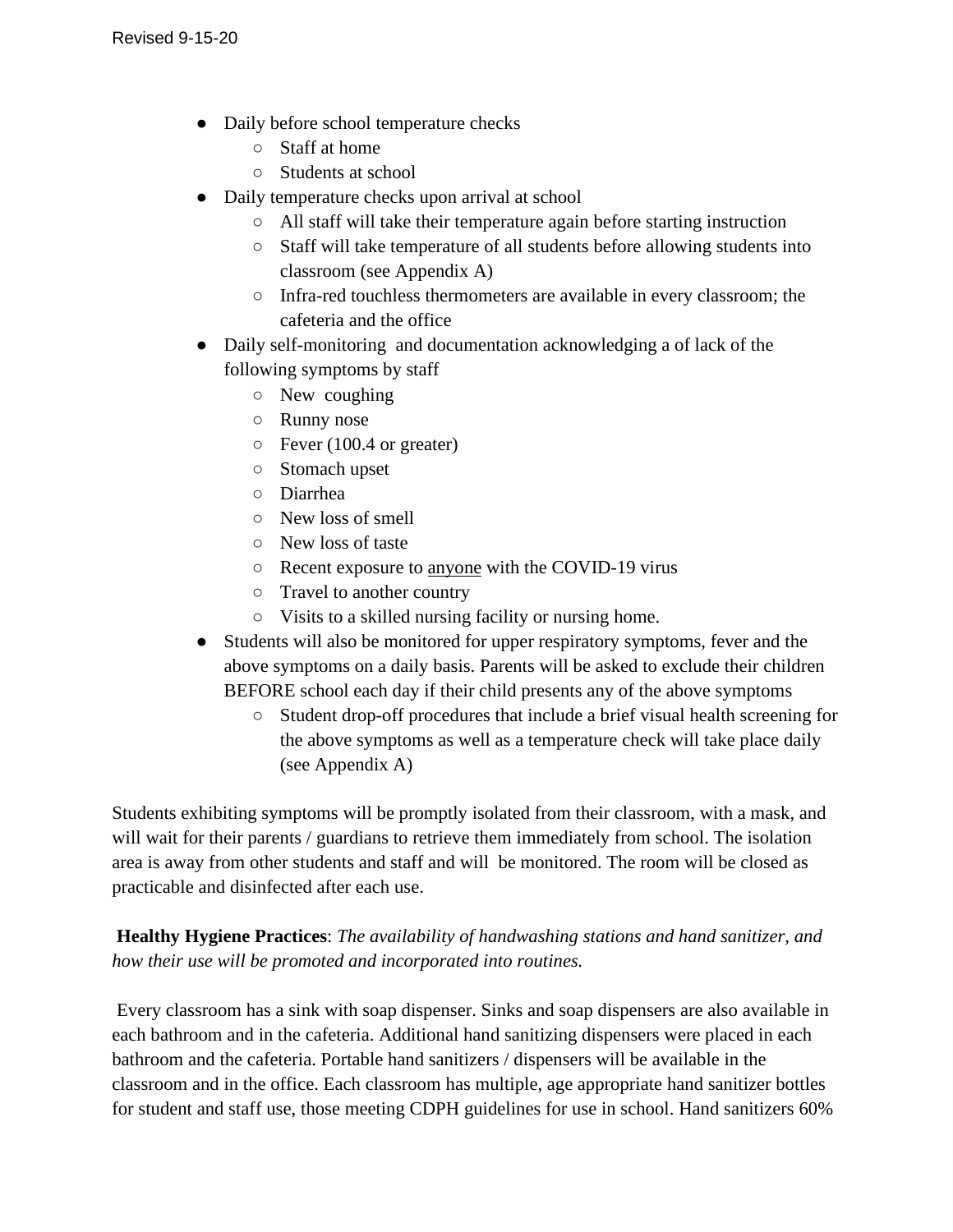or more alcohol content.

Students will be taught to wash their hands:

- before they leave for school in the morning,
- when they arrive at school
- before and after eating
- before and after using the restroom
- Before and after playing on the playground / recess
- Staff and students are required to wash hands for 20 seconds or more regularly.

**Physical Distancin**g: *How space.and routines will be arranged to allow for physical distancing of students and staff.* 

Six feet space markers have been placed on all sidewalk surfaces at the school. Student desks will be marked specifically for their cohort groups, leaving desks empty in between students, ensuring 6' feet of distance between students. Students will be instructed to walk in 6' spaced lines and to maintain social distancing of 6' at all times. Teachers have been given duct tape to make 6' visual markers in each class.

Students will also be taught to visually judge the distance of six feet for walking in lines, school beginning and dismissal times and for play as well.

Visual markers on lunch tables and outside areas will show students where to sit.

The staff room has been closed to group dining and staff are encouraged to eat in their classrooms or outside maintaining social distancing.

Plexiglass barriers will be used in the office.

**Identification and Tracing of Contacts:** *Actions that staff will take when there is a confirmed case. Confirm that the school(s) have designated staff persons to support contact tracing, such as creation and submission of lists of exposed students and staff to the local health department and notification of exposed persons. Each school must designate a person for the local health department to contact about COVID-19.*

**Upon a confirmed case of the virus the County Public Health Office will be notified immediately. We will follow CDPH guidance for contact tracing and we will work with Stanislaus County Public Health using syndromic and COVID surveillance systems for**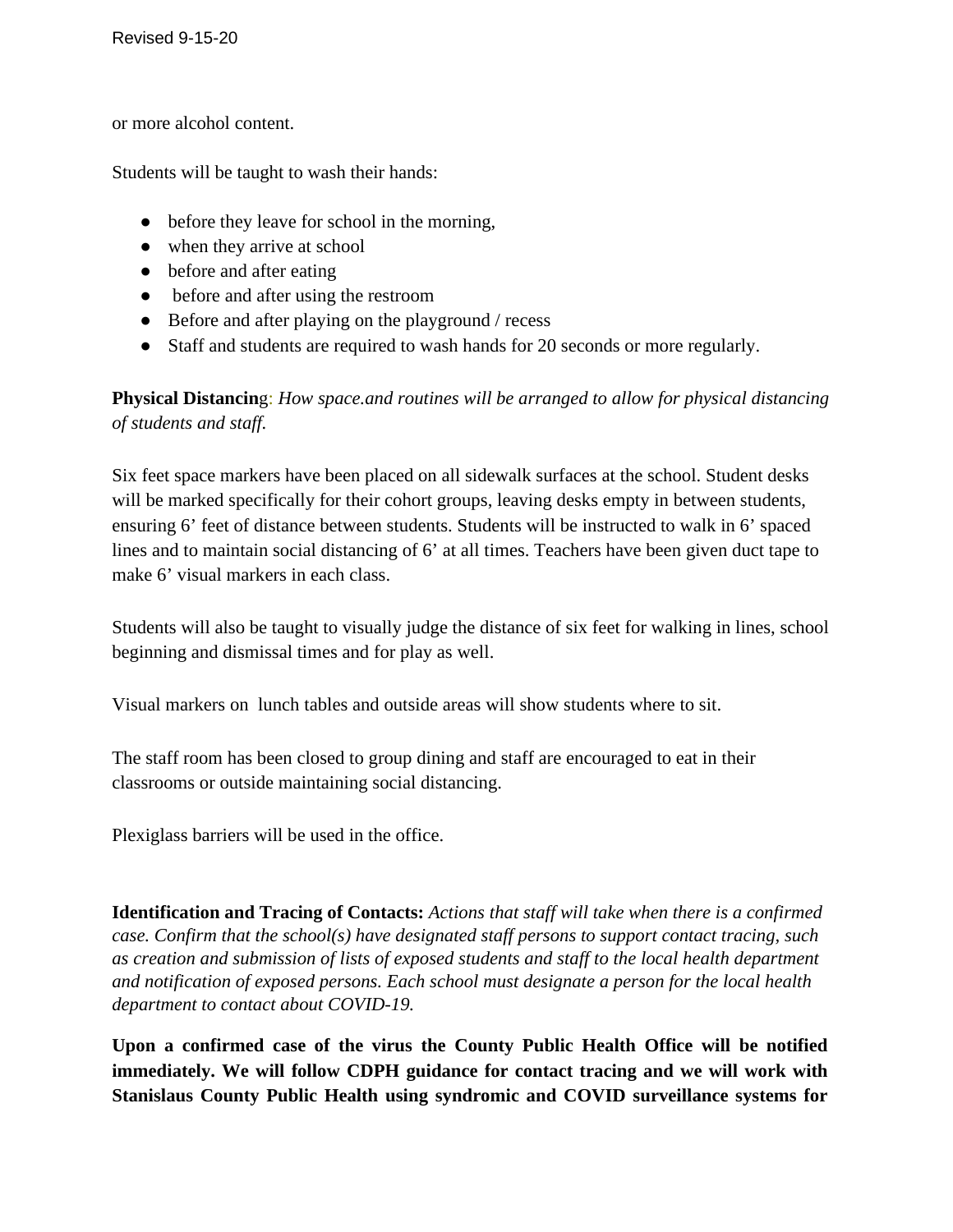#### **reporting and tracking.**

Additionally, the Superintendent-Principal will oversee the direct steps of the school response to a confirmed case of the virus. The following will take place:

• For High Risk Confirmed or Presumed COVID – 19 cases the Superintendent-Principal or designee will:

Complete the questionnaire in COVID-19 Response Investigation Form with the employee. The questions asked are:

- 1. Date of COVID-19 test?
- 2. When did the symptoms begin?
- 3. Were you a CPC (Close Personal Contact)? If yes, was that CPC a co-worker, a student or someone else?

4. During the 48-hours prior to the start of your symptoms, or date of COVID-19 test, where did you go within our workplace/jobsite/equipment?

5. During the 48-hours prior to the start of your symptoms, or date of COVID-19 test where did you go within our customers' workplaces?

6. Have you been self-isolating?

7. Have you been practicing frequent hand-hygiene while within our workplace/jobsite/equipment?

8. Have you been practicing 6-foot social distancing?

9. While at work, who have you spent prolonged time (more than 15 minutes) within an indoor/enclosed area, with less than 6 feet of social distancing?

10. Where, specifically, did these interactions occur?

11. When, specifically, did these prolonged interactions occur?

- Use the completed questionnaire to determine the identities of individuals the infected person may have come into CPC within 48- hours prior to onset of symptoms, or 48 hours prior to COVID-19 test.
- Also use this questionnaire to identify the specific area(s), tools, equipment, vehicles,keyboard and/or workstation used by the employee. Including possible "hightouch" contact surfaces, such as doorknobs, handles, desks, bathrooms, breakrooms, chairs, etc.
- Close off and/or isolate those areas, tools, cubicle(s), equipment, etc.
- Inform the custodian to ensure areas are cleaned and disinfected.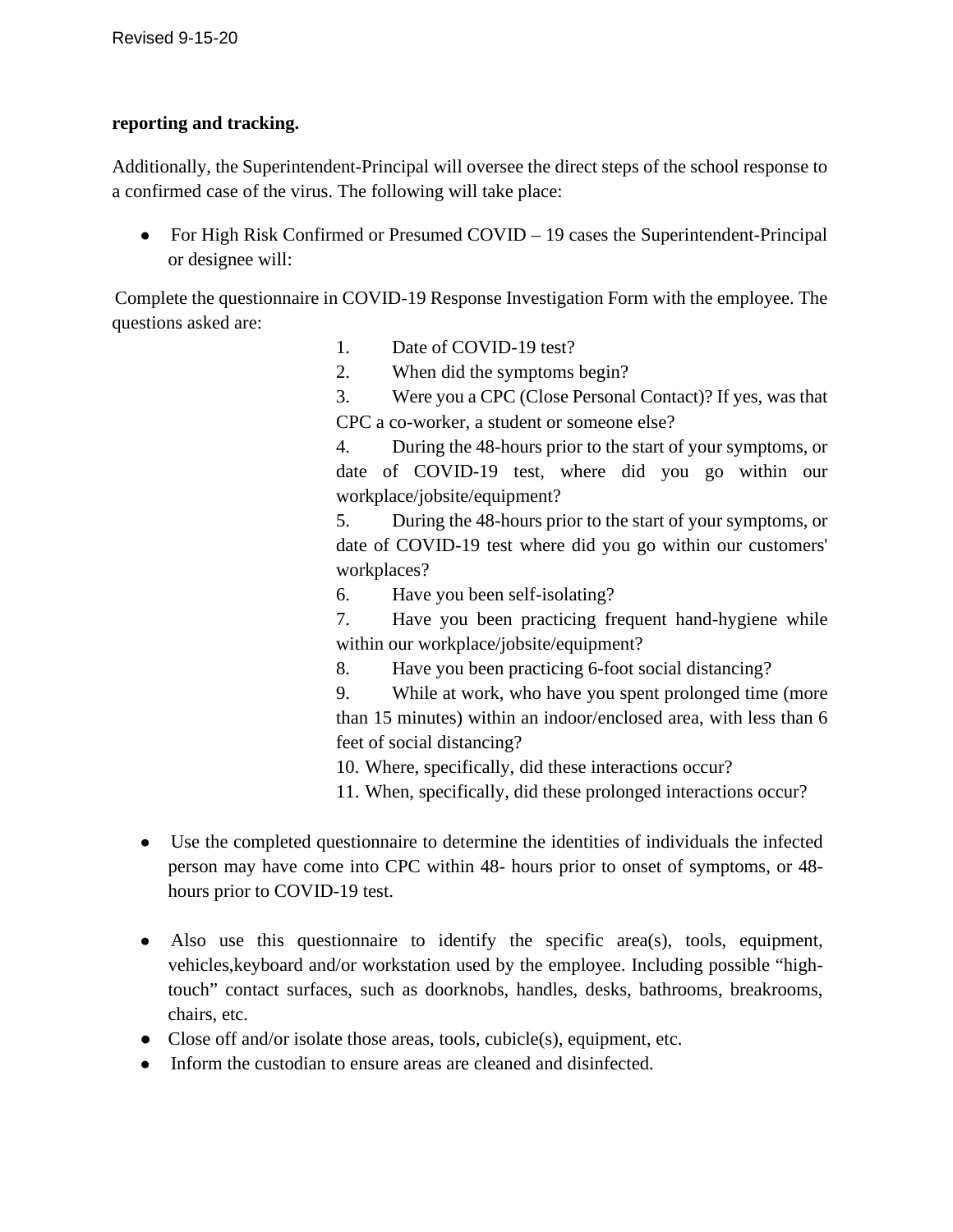Notify and send any CPC employees' home for 14-day self- quarantine and communicate the following:

> Before employee (CPC ) returns to work, they must be **symptom free at least 14 days, which includes no fever without fever-reducing medication and symptoms have improved** AND have clearance to return to work from their medical provider.

Testing for close personal contacts or CPC's is recommended at days 5 or 6 and day 14 respectively after exposure.

Notify CPC others (internal employees, other site/district employees, parents/visitors) of potential exposure.

Monitor closed-off area to prevent further exposure, provide access to cleaning professional (if needed), resume normal operations when disinfection is complete.

- For medium risk cases described as employees who had Close Personal Contact (CPC) with someone with a confirmed COVID-19 case or who has COVID-19-like symptoms, the Superintendent-Principal or designee will:
	- Communicate with each other to determine who will be the primary contact
	- Complete the questionnaire in COVID-19 Response Investigation Form with the employee.
	- Use the completed questionnaire to identify individuals the employee may have come into CPC contact with during their workday/activities.
	- If employee tests positive and/or notifies you of COVID-19 like symptoms, then refer to applicable High-Risk information.

**Staff Training and Family Education:** *How staff will be trained, and families will be educated, on the application and enforcement of the plan.*

- General COVID-19 safety procedures and protocols will be posted on the KFESD website and at all school sites.
- Social Distancing Guidelines for staff were reviewed on August 10, 2020 (see Appendix B)
- All staff will receive on-site training on the specifics of this application.
- The KFESD reviewed this application with the community including staff on August 31, 2020 and will review this application with the community at the September 10, 2020 meeting of the KFESD School Board or sooner.
- All staff will complete the Target Solutions COVID-19 training.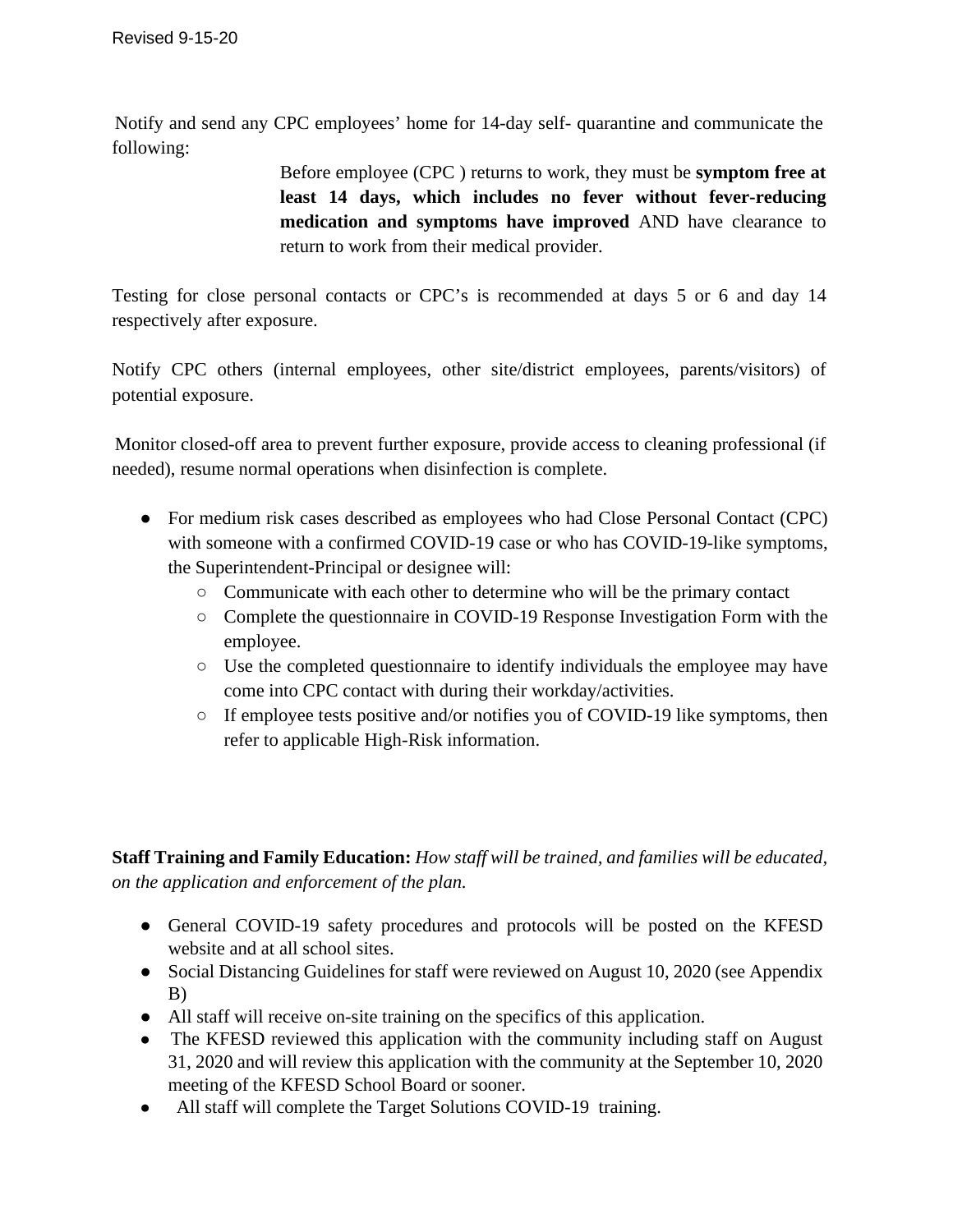- The KFESD website and social media accounts will be utilized to communicate the specifics of this application to all stakeholders.
- School Site Council and Parent Teacher Club meetings will also be used to communicate the plan.

**Testing of Students and Staff:** *How school officials will ensure that students and staff who have symptoms of COVID-19 or have been exposed to someone with COVID-19 will be rapidly tested and what instructions they will be given while waiting for test results. Describe how staff will be tested periodically to detect asymptomatic infections.*

Knights Ferry Elementary School District will participate in Public Health surveillance testing for teachers and staff through the testing initiative being coordinated by Stanislaus County Public Health and Stanislaus County Office of Education, under current Public Health guidance. Until that testing program is in place KFESD will utilize the County testing sites. Current Public Health and CDPH guidance will be followed; currently one eighth  $(\frac{1}{8})$  of staff will be tested weekly to ensure that all staff are tested every two months.

If a staff member experiences worksite exposure, the Superintendent-Principal will direct them to test using the on the job injury process: Staff will call their primary care physician to determine if they need to be tested and for next steps. Following consultation with their health care provider, staff are directed to call **1-877-247-1445, SISC The Company Nurse Injury Hotline.** 

The Superintendent-Principal or Designee will coordinate the actions of our staff regarding testing and periods of quarantine. The Superintendent-Principal or designee will also coordinate all return to work stipulations

The Superintendent-Principal or designee will coordinate with parents and students regarding testing and periods of quarantine.

**Triggers for Switching to Distance Learning:** *The criteria the superintendent will use to determine when to physically close the school and prohibit in-person instruction.*

A classroom cohort will stop in-person instruction if there is a confirmed case within that classroom cohort. Instruction will switch at that time to modified distance learning. All members of that class including staff will be quarantined for 14 days. The identity of students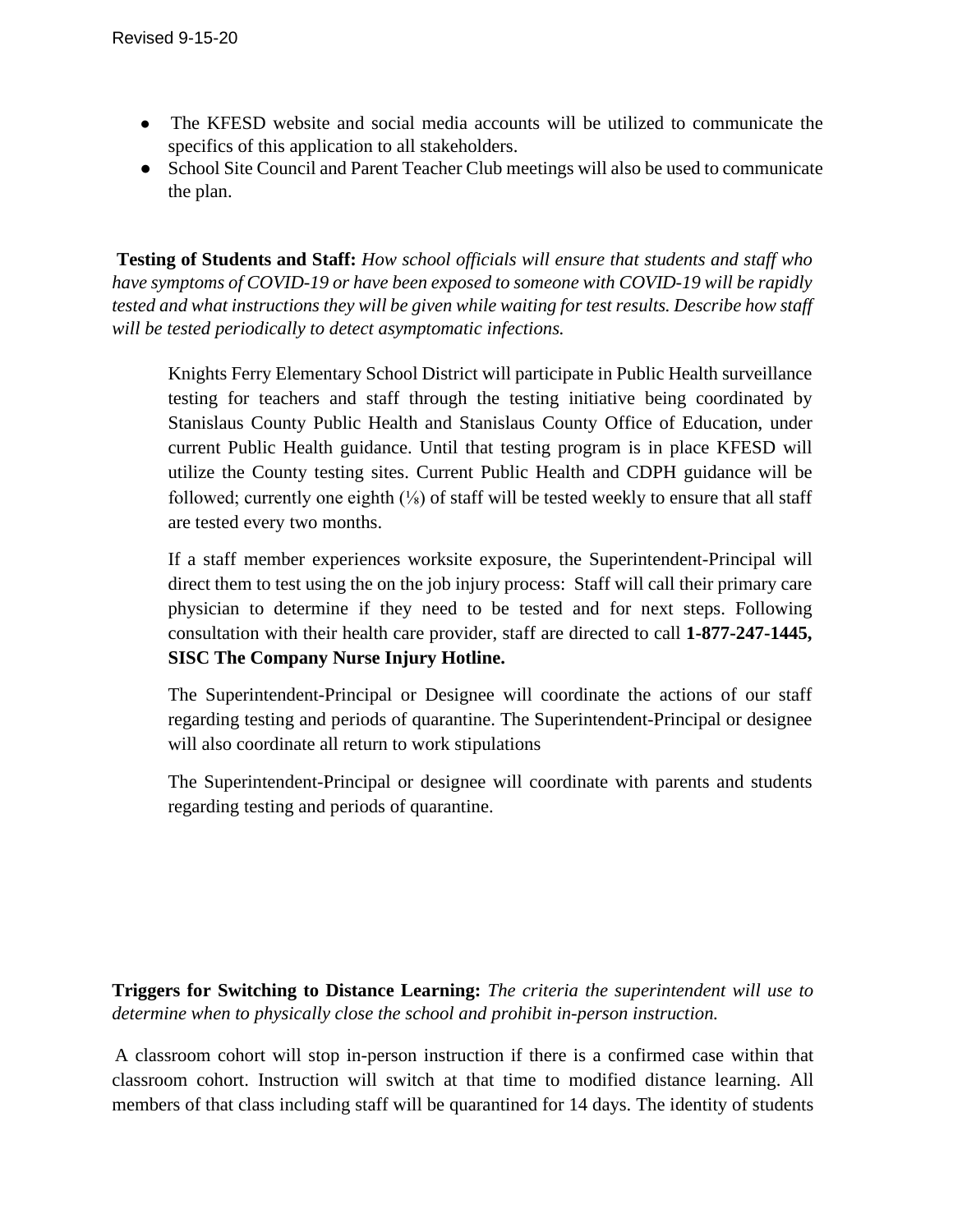or staff who have been exposed or have positive cases will be kept confidential, following FERPA and HIPPA guidelines but the entire school will be notified via mass communication system-Swift K12, that there has been a verified, positive case at school and that classroom X will be closed for the next 14 days; or that there has been suspected exposure but no verified or confirmed case in classroom X.

Given the close physical confines of Knights Ferry School, the school could close for a 14 day quarantine period when there are **three** cases in more than one cohort. KFESD will consult with the Stanislaus County Public Health Office regarding full school quarantine should a staff member who has contact with multiple cohorts present with a confirmed case.

In consultation with Stanislaus County Public Health, Knights Ferry ESD will follow School Reopening Guidance on triggers to close classrooms, the school and the district to in person learning and transition to distance learning.

**Appendix A**- Student Social Distancing Protocols

**Appendix B**-Staff Social Distancing Protocols

### **Additional Resources:**

CDPH and Cal/OSHA Guidance for Schools and School-Based Programs https*://*files.covid 19.ca.go*v/*pd*f/*quidance-schools.pdf

California Department of Education Stronger Together: *A* Guidebook for the Safe Reopening of California's Public Schools https*://www*.cde.ca.go*v/*ls*/*h*e/*hn/strongertogether.asp CDPH COVID-19 and Reopening In-Person Learning Framework for K-12 Schools in California, 2020-2021 School Year https*://ww*w.cdph.ca.go*v/*Programs*/*CID*/*DCDC*/*CDPH%20Document%20Librar*y/*COVID - 19*/*Schools%20Reopening%20Recommendations.pdf

**Board Approved by Unanimous Vote 09-03-2020**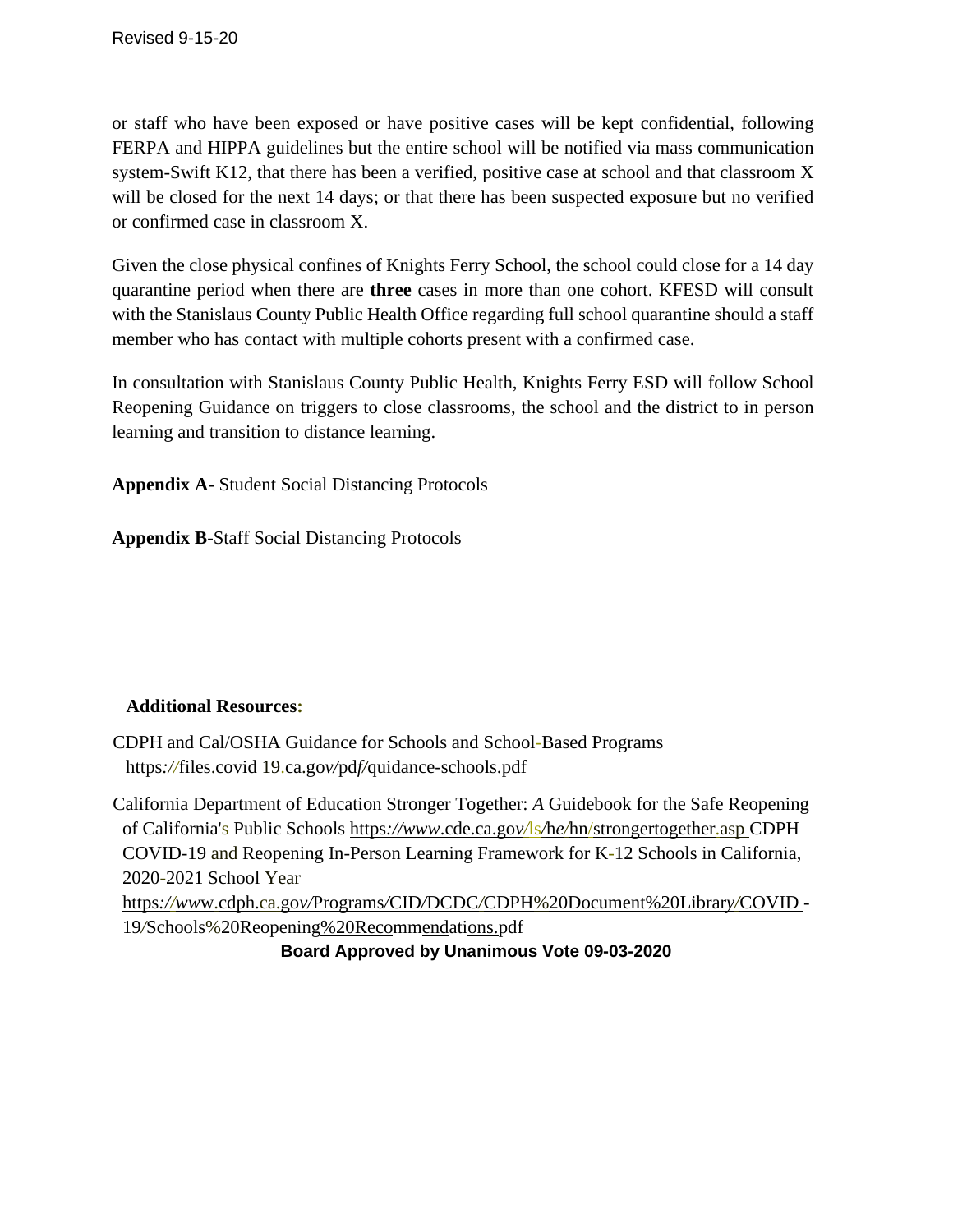# **Appendix A**

# **KNIGHTS FERRY ELEMENTARY SCHOOL DISTRICT**

### **SOCIAL DISTANCING PROTOCOLS-STUDENTS**

- **DROP OFF**
	- All students including walkers have temperature taken before class at home
	- Parents stay in cars
	- Staff to take temperatures with infrared / touch free thermometers before children enter campus
		- Exit car, staff takes temperature
		- Students less than 100.4 move directly to class, maintaining social distance
			- Hand Stamp denoting OK
		- Students more than 100.4 or exhibiting COVID-19 symptoms will be sent home immediately, with parents unless student has medical exemption (i.e, documented allergies)
		- Walking students temperatures taken in class-sent to office if more than 100.4 or exhibiting COVID-19 symptoms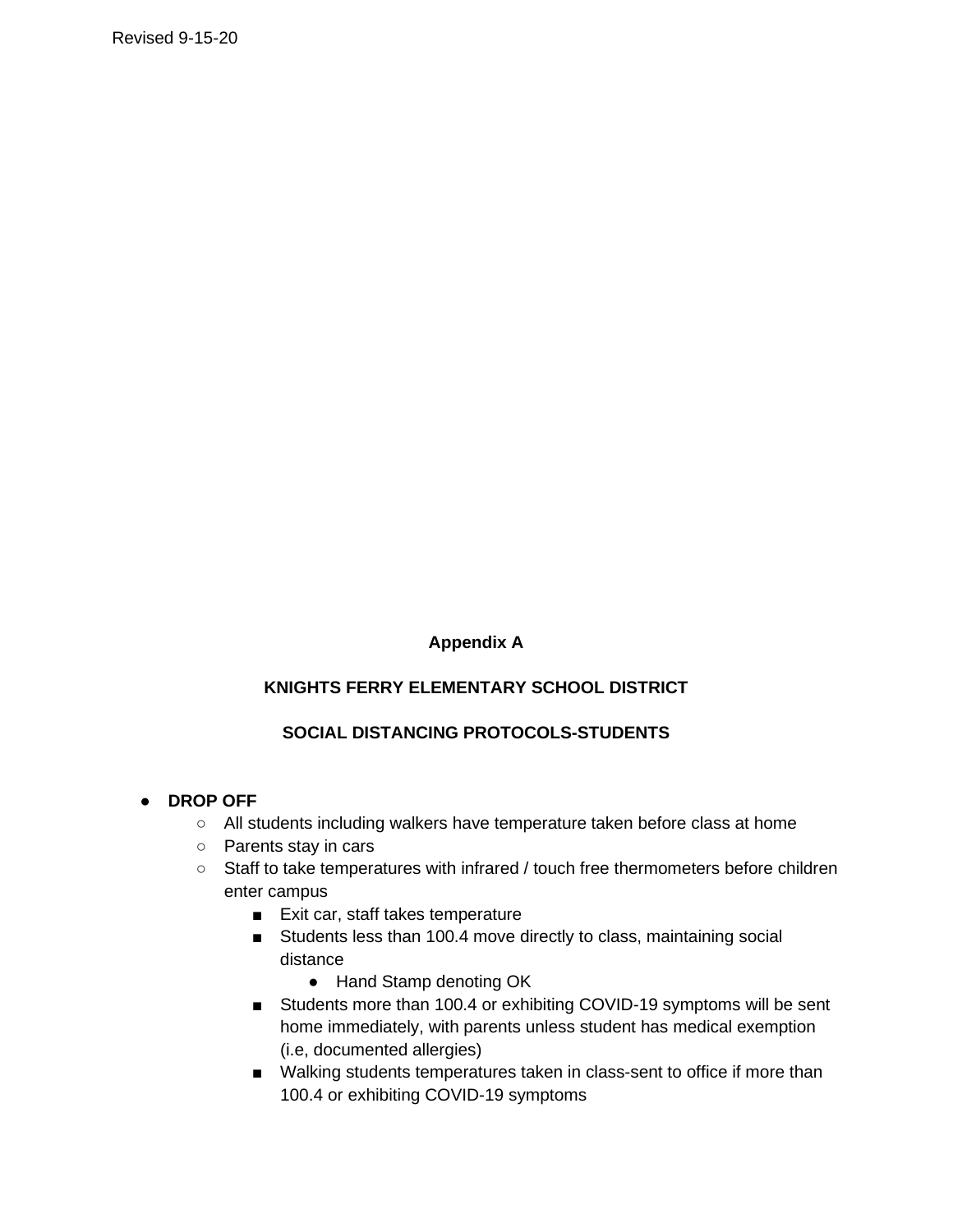- Students will receive a hand-stamp noting they are not displaying symptoms
	- Students must have hand stamp before entering classroom

# ● **MOVING TO CLASS**

- Students stay with cohort group or walk individually to their room
- Maintain social distance of 6' while moving to class
- All staff monitor and support-either inside or outside of class
- 6' markers will be placed around campus
- No gathering on campus-all students go directly to class
- Teachers use thermometer to scan for temperatures of walking students
- Teachers check for hand stamps of all students
- **IN CLASS**
	- Wash hands before starting instruction
	- Social Emotional Emotional learning after lunch-requirement
		- Check in with students
	- Morning Activity-hand washing;
	- Train students and remind regularly on Respiratory Etiquette: sneezing, coughing hygiene etc; remind students about keeping hands clean and preventing the spread of germs
	- Students as far apart as possible, no less than 6'
	- Students seated at staggered desks (i,e, one set for cohort a, one set for cohort
	- Students all face the same way
	- Students in grades 3 and up must wear masks
	- Students in grades K-2 are encouraged to wear masks
		- Review with students proper mask wearing techniques
	- Teacher should be 6' from students; wearing masks or face shields
	- Small group work should be halted at this time unless students can be 6' distant from each other and / teachers
	- Virtual or class visit only field trips…
		- May book field trips to give parents possible dates, but may have to cancel if we are still not able to do field trips
		- Make clear that the field trips at this time are not happening but dates are being held just in case...
	- Socially distant- walking field trips in the community encouraged
	- Outdoor instruction (groups separated) encouraged
	- Individual classroom supplies for all students
	- Limit sharing of any material as much as possible
	- Wipe down shared supplies before use or after and between changes in groups

### ● **BATHROOM SCHEDULE**

- $\circ$  Train students to wait 6' apart; no more than two student in bathroom at any given time;
- Wait on six feet marks outside
- Drinking fountains will be closed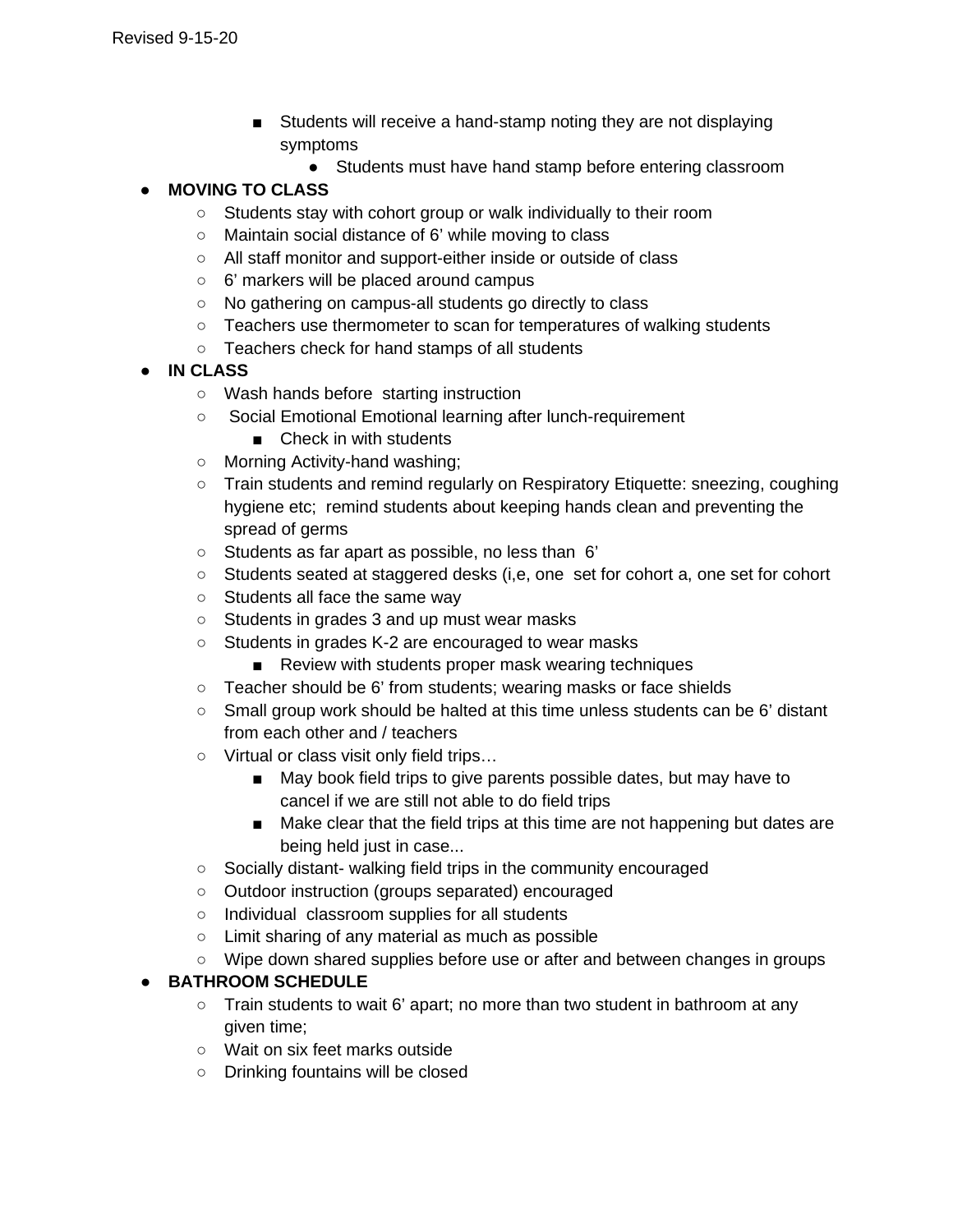- Students encouraged to bring refillable water bottles; extra water bottles will be available in class
- **BREAKS** three recesses
	- 15 minute individual cohort groups am; (K-2, 3-4, 5-6)
	- Rotation of play areas
	- **Wash and sanitize hands before and after recess**
		- Field
		- Upper playground
		- Basketball court
	- **Wash hands after recess before starting instruction**
	- Games in cohort groups with individual within cohort group separated as much as possible
		- Shooting baskets without physical contact
		- Four square
		- Red-light green light
		- Simon Sez
		- Kick ball-no tagging at base
		- Softball-no tagging at base
		- Etc...
- **LUNCH**
	- Three lunches A, B, C
	- Rotations days for classes: A days and B days grades 3-6
	- All eat in class on rainy days or shelter in place bad air days
	- Increase passing periods between lunch and recess
		- Lunch A (K-2) optimal weather-less than 90 degrees and not raining
			- K
			- 1st
			- $\bullet$  2nd
		- $\blacksquare$  Lunch B (3-4)
			- 3rd
			- 4th
			- Lunch C ( 5-6)
				- 5th
				- 6th

#### ● **RECESS (see Breaks)**

- Rotations between back upper and lower playground
- Classes stick together; cohort groups should not mix
- Masks must be worn grades 3-6
- No mixing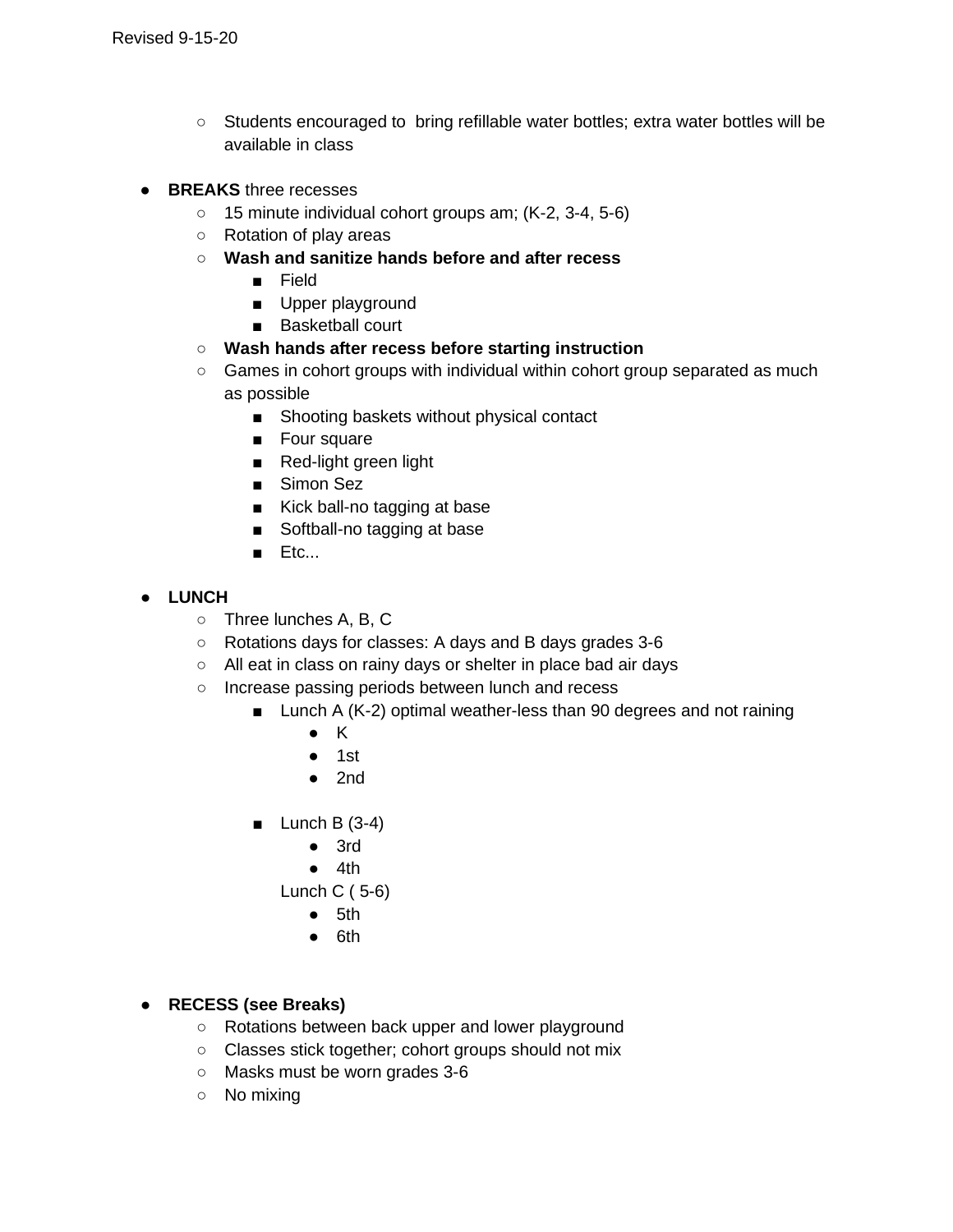- No contact play
	- No soccer
	- No tag of any sort
	- No flag football
	- No basketball
		- Shooting baskets individually or teaming without physical contact is acceptable
- No toys or stuffed animals from home at school
- Equipment and structure okay
	- Balls for each class; cohort use only

# ○ **Wash / sanitize hands before and after recess**

- **PE**
- No Fall Sports 5th-8th
- Individual class PE
- No contact sports (i,e. Flag football)
- Upper Grades-suggested activities
	- Maintain physical distancing where possible
	- Strength training exercises
	- Flexibility
	- Aerobic fitness
	- mindfulness-yoga
- Lower Grades
	- Gross motor skill development
	- Non-contact sports
	- Maintain physical distancing where possible
	- Play
	- Mindfulness-yoga
- PE Time and Location Schedule
- **PICK UP**
	- Individual release from class by teachers
	- Walkie-talkie from pick-up area to classroom
		- Parents and students wait and students released individually
		- Siblings may be released together
	- Parents wait off campus for child
		- No waiting outside of classes or on campus
	- After 3 pm. Students wait outside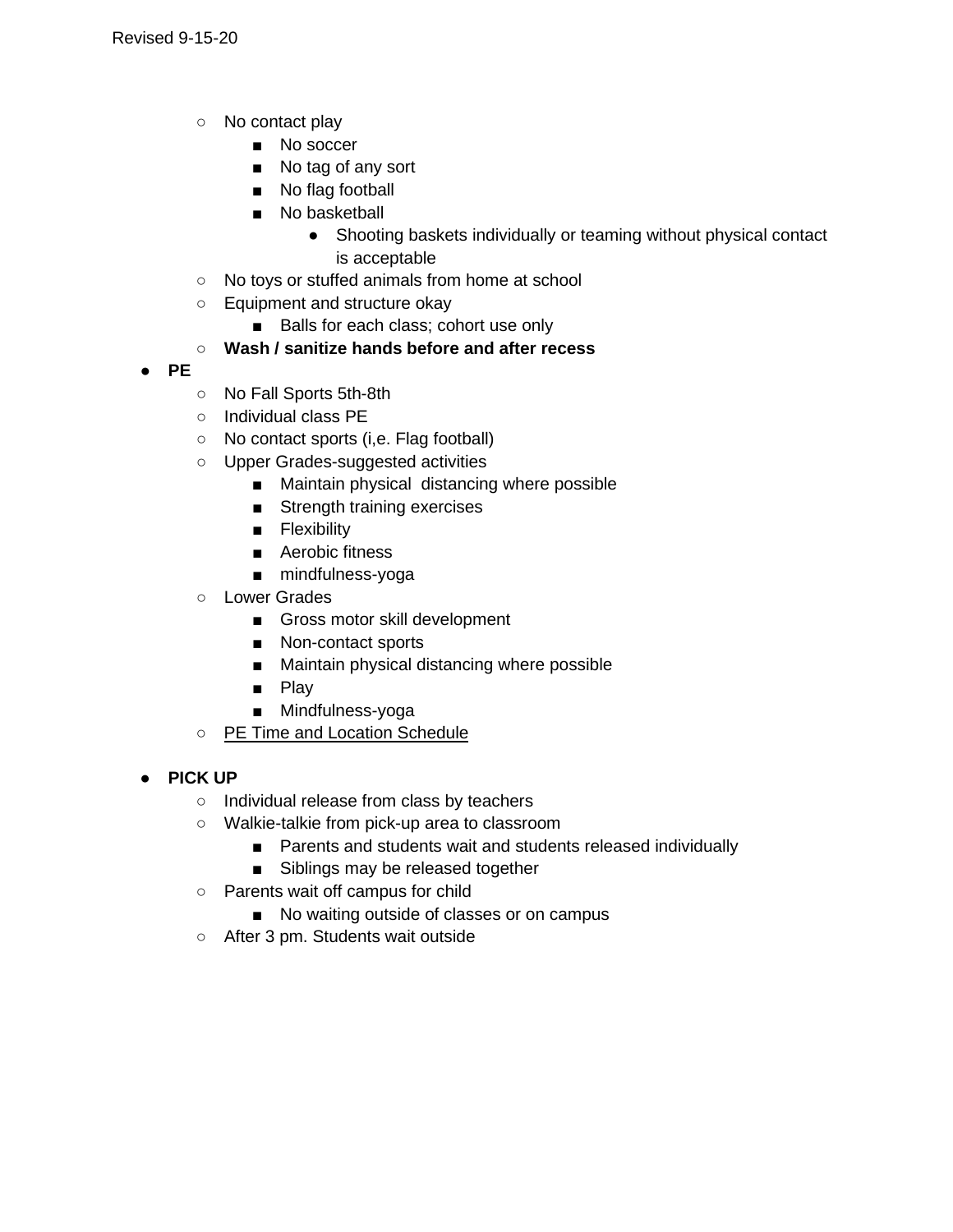# **Appendix B**

### **KNIGHTS FERRY ELEMENTARY SCHOOL DISTRICT**

### **SOCIAL DISTANCING PROTOCOLS-STAFF**

- All Staff Daily Self-Health Report / Hygiene
	- Upper respiratory symptoms-check
	- Temperature checks must be 100.4 or less at home and at school
	- Daily temperature reporting
	- Daily Documentation-signed by each staff daily
	- Wash hands before and after leaving the school site
	- Wash hands frequently
	- Use proper tissue for sneezing and coughing or use elbow protocol

Masks, face coverings or face shields required by all staff

- Model for the students; encourage each other-preventing disease spread is a civic duty as well as vital for our very small site
- Office limited to two adults other than Dr. J and Amiee
- Students no longer sent to office for band-aides or other simple issues
- Call office for discipline issues-student will be retrieved from class
- No student use of copy machines in office
	- Limit copying
	- Call office for extra copies
		- Do not send random students to retrieve copies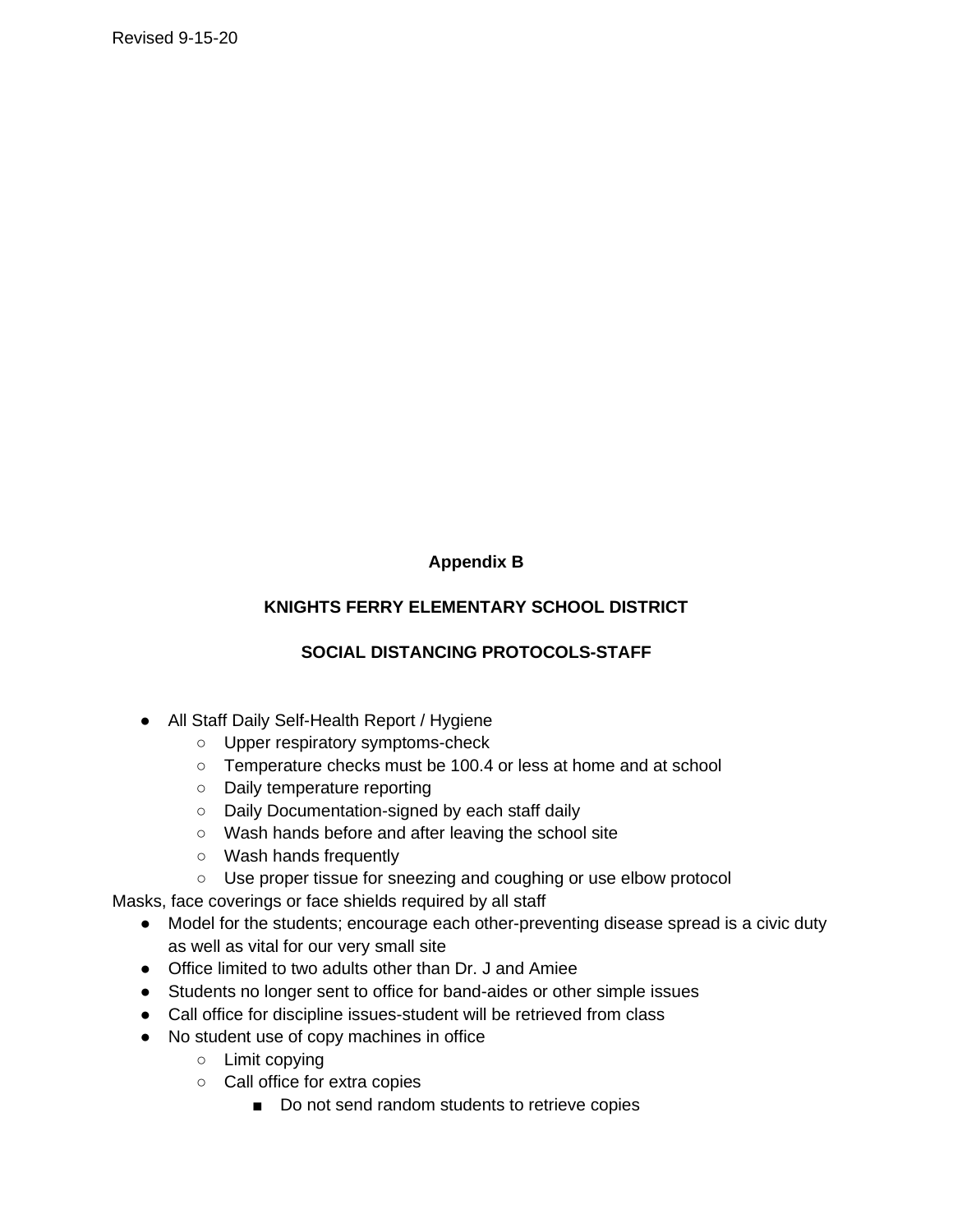- No volunteers on campus or in class
- No field trips
	- Book field trips to hold dates but all field trips are PENDING / and not optional based on current status of COVID-19 spread

○

- **DROP OFF**-staff roles
	- All students including walkers have temperature taken before class
		- Check status of all students before instruction begins
	- Students in class; doors open
	- Students not allowed to mingle on campus
	- Staff to take temperatures with infra red thermometers before children enter
	- o Limit student mingling and mixing in clumps when putting away back packs, being in cubbies etc: maintain social distance of 6" between students

### ● **MOVING TO CLASS**

- Monitor social distancing
- Maintain social distance from students and staff

### ● **IN CLASS**

- Mark social distancing places-no less than 6
- AM students in one group of desks / PM students in the other
- Students must be 6' distant from others
- Students in grades 3 and up are required to wear masks at all times
- Develop a mask wearing protocol including:
	- Don't share
	- Sanitize hands before and after use
	- Sanitize straps if appropriate
	- Dispose of properly
	- Give positive reinforcement for wearing mask (encouraging)
	- Staff should also wear masks when interacting with students
- Maintain as much as possible a 6' distance from students
- Wear your masks or face shields during instruction
- Structure students so that groups are small and students may be as far apart as possible in group work/ masks required or eliminate group work
- Teach outside, without mixing with another class, as often as appropriate
- Windows and doors can / should be open if it's not too smokey or hot

### ● **BATHROOM SCHEDULE**

- Limit the number of students going to the bathroom at any one time
- Teach students that no more than two students should be in the bathroom together
- If the students in the bathroom are not from their class, students should wait
- Wash, hands, wash hands, wash hands, wash hands….and then wash them some more...then use the hand sanitizer walking back to class. :-)
- Wash hands before and after bathroom use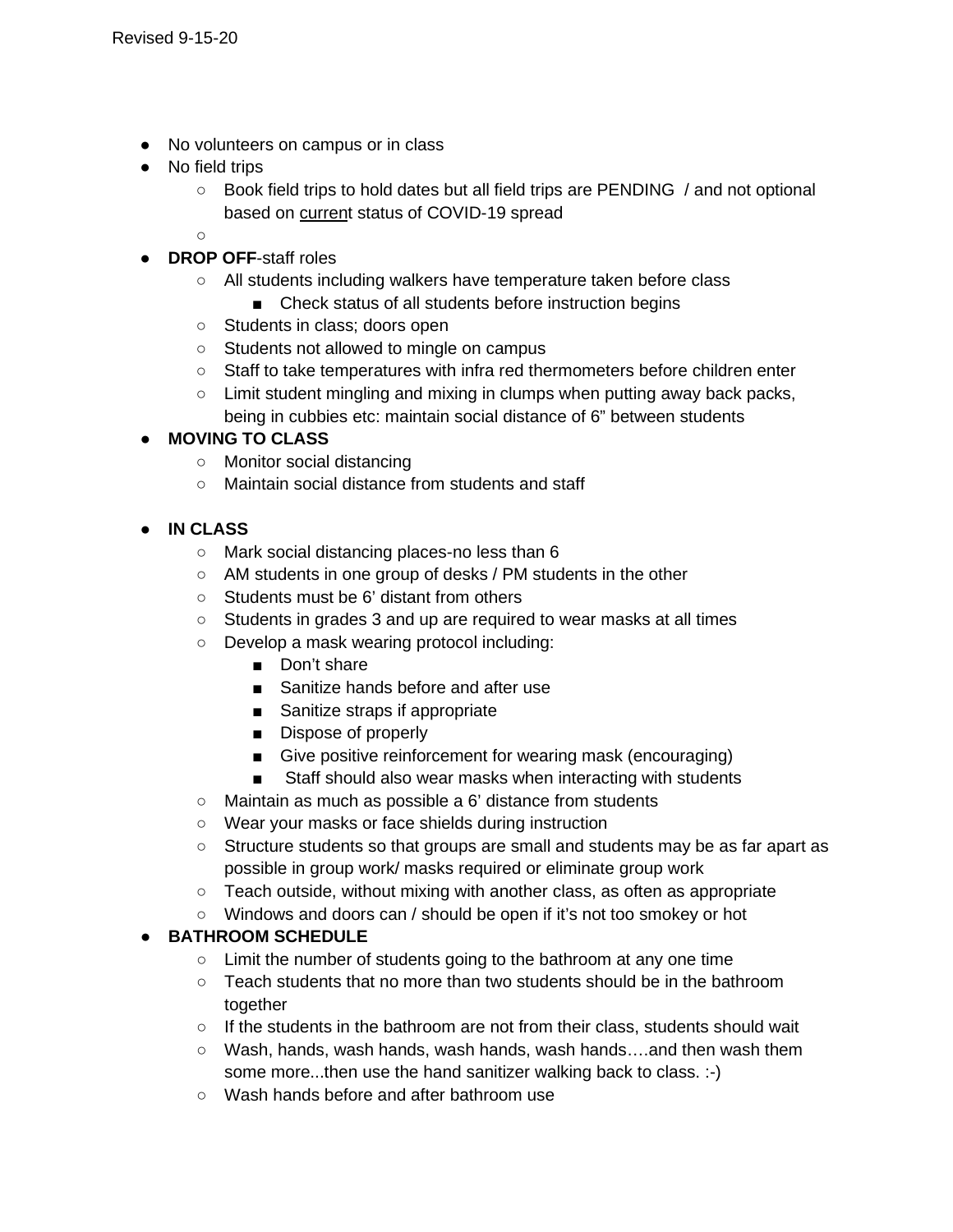- **BREAKS**
	- Maintain socially distant lines for students moving to and from breaks
	- Maintain social distance from other staff members
	- Wear masks
	- When using the coffee maker or other items in the staff room such as the microwave or refrigerator WIPE THEM DOWN
	- Wipe down any copier, table etc....

### ● **LUNCH**

- Eat outside if weather permits
- Staff room table closed
- Interacting in groups should be strictly limited and social distancing and use of masks

# ● **RECESS**

- Students should wash hands before and after recess...schedule time in class
- Monitor recess schedule so that you go to recess at the right time in the right place
- Students need to be taught not to mingle for now...stay with their classmates and practice vigilant social distancing
- Bobcats stay with their dens. :-)
- **PE**
- Individual class PE
- No contact sports (i,e. Flag football or soccer)
- Do PE at scheduled time and in scheduled place with your class only
- Upper Grades
	- Maintain physical distancing where possible
	- Strength training exercises
	- Flexibility
	- Aerobic fitness
	- mindfulness-yoga
- Lower Grades
	- Gross motor skill development
	- Non-contact sports
	- Maintain physical distancing where possible
	- Play
	- mindfulness-yoga

### ● **PICK UP**

- $\circ$  Students remain in class, six feet apart, until they are called from the pick up line
	- Staff will call when student should be released
	- Radios need to be charged and used daily (this isn't new but will be necessary for dismissal)
- Do not dismiss entire class at once; students will be called individually
- Discourage clustering together; monitor social distancing
- Require, encourage and reward mask wearing for all students